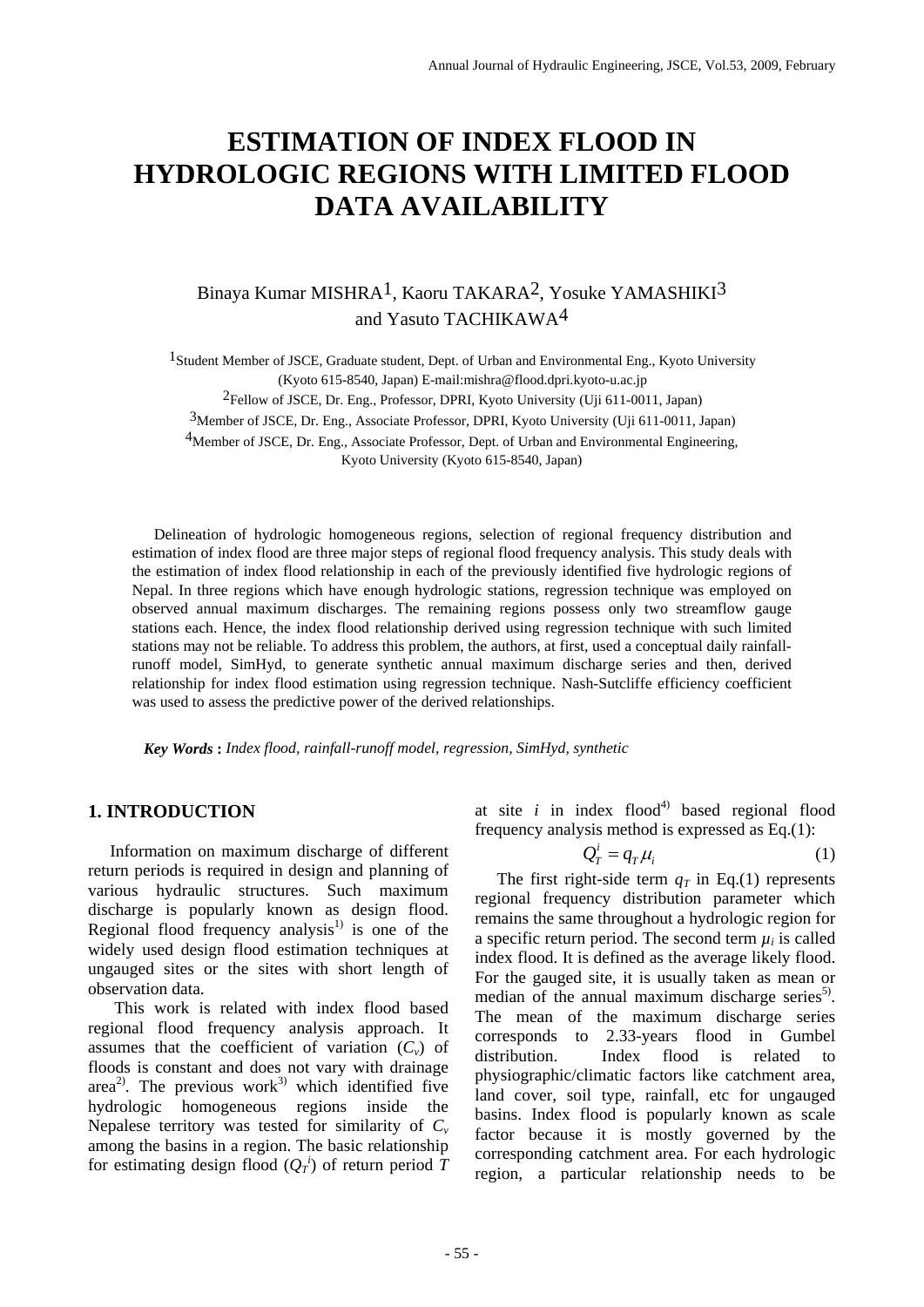established for estimation of index flood. The present study intends to establish relationship for estimating index flood in each of the identified hydrologic homogeneous region.

Index flood estimation may be constrained by the data availability for the application of a particular procedure. For gauged sites, the estimation of index flood is generally made by taking mean<sup> $6$ </sup> of the observed annual maximum discharge series. In the case of ungauged sites, most of the previous works<sup>7)</sup> used simple regression for deriving index flood relationship. A very limited studies<sup>8)</sup> have used multi-regression technique by employing the attributes: main stream slope, basin's elevation, etc. in addition to drainage area. No specific study is available on estimating index flood for Nepalese context.

The regression technique can be considered reliable only when the number of observation stations is large enough. According to  $\text{Reddy}^{9}$ , **2. STUDY AREA AND DATA** number of observation stations should be at least 3 to 4 times the number of regression parameters for reliable regression relationship. In addition, according to  $5T$  guideline<sup>10</sup>, a minimum of 5 times *T* observed annual maximum discharge values should be available in the concerned hydrologic region for reliable estimation of T-year return period design flood. If the 50 year event is selected, then 5T guideline implies that at least 250 station-years flood values are required for an effective quantile estimate.

The hydrologic regions 2 and 5 (**Fig.1**) have only two streamflow gauging stations, hence inadequate for performing regression technique. To address this problem, the study generated synthetic annual maximum discharge series for various ungauged basins using climatic (rainfall, evaporation etc.) data available in the regions. Then, regression technique was applied on synthetic-observed values. But, the remaining regions 1, 3 and 4 were found with large number of streamflow gauging stations. Therefore, for these regions, index flood relationships were derived using observed annual maximum discharge series.

The present work addresses the problem associated with estimation of index flood, particularly in the region having limited observed streamflow data. An overview on study area and data availability has been provided in the next section. The methodology section deals the general approaches used in deriving index flood relationship. Description on the rainfall-runoff model,  $SimHyd<sup>11</sup>$ , which is intended for generating synthetic annual maximum discharge series, has been discussed in Section 4 and 5. The adopted



**Fig.1** Hydrologic homogeneous regions of Nepal with regions 1, 2 and 5 are spread over different area.

procedure in establishing index flood relationship is discussed in Section 6. The results and discussion have been dealt in second last section. The final section concludes the achievement of the study.

# **AVAILABILITY**

Estimation of index flood relationships is intended for previously identified five hydrologic homogeneous regions (**Fig.1**) of Nepal. In general, Nepal gets more than 1500 mm of rainfall annually. About 80% of total annual rainfall is concentrated in the months of July, August and September. Consequently, it brings many large floods and landslides. The regions 1, 2, 3, 4 and 5 covers 16.24%, 14.67%, 33.20%, 24.63% and 11.26% land area of the total Nepalese territory area respectively. The total area of Nepal is 147,181 km<sup>2</sup>.

About two-third of total hydrological stations in regions 1, 3 and 4 were used for deriving index flood relationship. Because the statistical parameters (mean, coefficient of variance, skewness etc.) largely fluctuate for smaller sample size, the stations which consisted at-least 10 years of annual maximum discharge series were only considered. The remaining one-third stations are intended for validation of derived relationship. These three regions cover mostly steep terrain. The regions 1 and 4 get more rainfall with increasing elevation whereas region 3 gets less rainfall with increasing elevation.

The hydrologic regions 2 and 5 have only two river discharge gauging stations. The daily discharge data of one hydrological station was used for calibration of the rainfall-runoff model. These daily discharges are the mean of streamflows corresponding to stage readings at 08:00, 12:00 and 16:00 hours. The discharge data of another station was used for validation of the model. Enough climatological stations are available in these two regions for generating synthetic discharge data using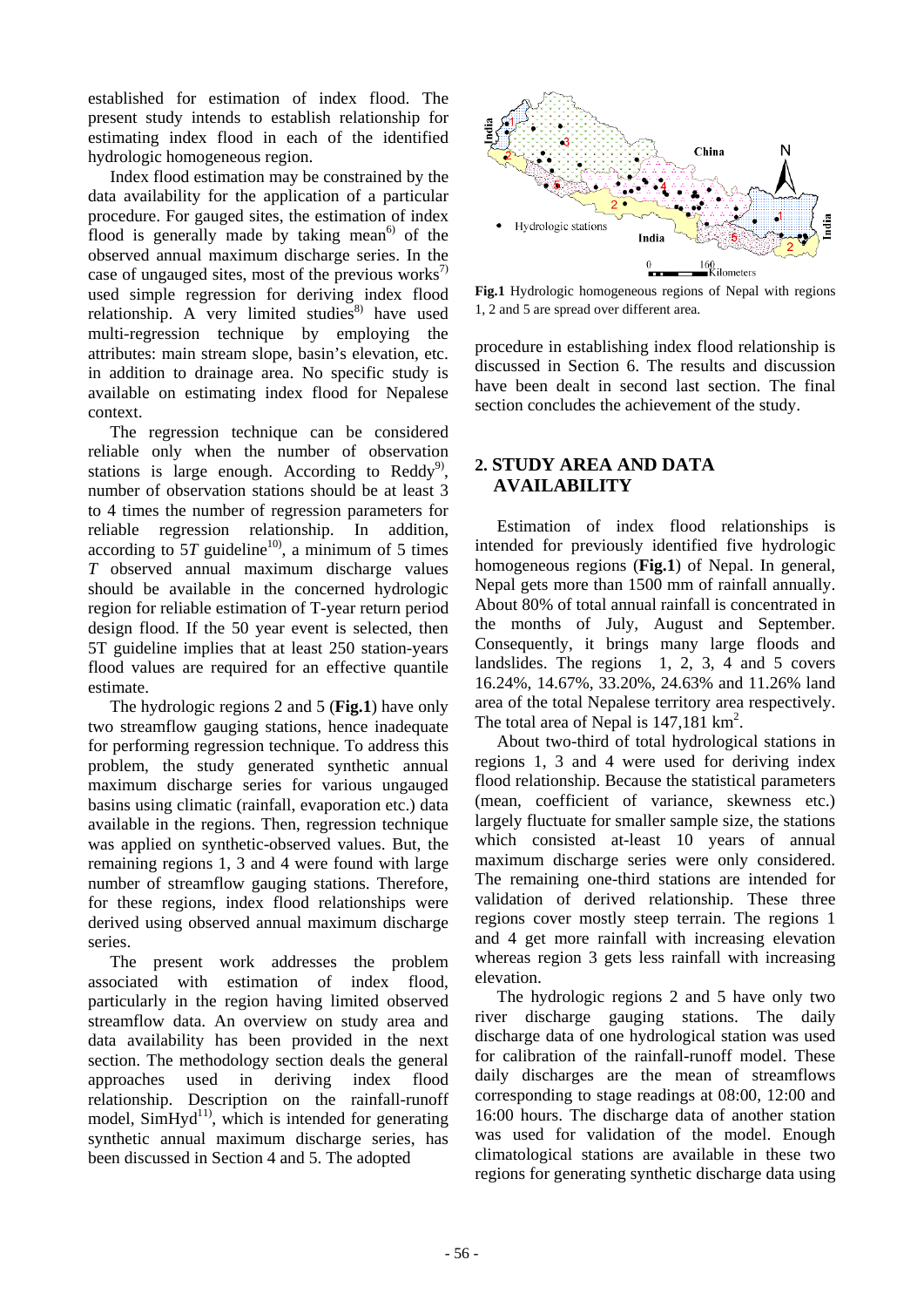the calibrated model in ungauged basins. Region 2 gets relatively more rainfall than region 5. **(1) Using simple regression technique** 

 Hydrological (discharge) and climatological (rainfall, evapotranspiration) data were collected from Department of Hydrology and Meteorology, Kathmandu, Nepal. The information like basin's elevation and river slope were derived from SRTM 90 m DEM whereas land cover and hydrological soil group were derived from AVHRR satellite imagery and FAO global soil data respectively. These physiographic data can be freely downloaded from the concerned websites.

#### **3. METHODOLOGY**

The index flood estimation methods (**Fig. 2**) depend on whether the site of interest is gauged or ungauged. If the site of interest is gauged, estimation methods use information on annual maximum discharge series at the site of interest. This method may be called as direct method. The observed sample mean is mostly used as estimator of index flood.

For the ungauged site in a hydrologic homogeneous region, the index flood estimation methods use information on regional basins' flood values and the corresponding physiographic/climatic properties. This method may be called as indirect method. This work is related with indirect method of index flood estimation. Different index flood estimation techniques are discussed hereunder.



**Fig.2** Index flood estimation methods.



**Fig.3** Index flood versus catchment area for different gauged basins in Region 4.

Index flood at any location is mainly governed by its drainage area, *A*. Another advantage of using only drainage area is its easy availability. To establish relationship for index flood estimation in term of drainage area, there should be enough numbers of gauged stations in the concerned hydrologic region. At first, index flood at each gauged station is computed as mean of the annual maximum discharge series. These mean values are called observed index flood values. Then, a plot of these observed index flood values is made against the corresponding drainage area. As illustration, **Fig.3** shows the plot of index flood against drainage area for region 4. Equation of the line which fits most closely to these plot points is defined as index flood relationship. The present study intends to perform simple regression for all the hydrologic regions.

#### **(2) Using multiple regression technique**

For better estimation of index flood, the relationship may be expressed in term of more than one independent variable. In addition to drainage area, the information like slope, land cover, soil type, rainfall, etc. can be integrated in estimation of index flood. Such integration may be performed by applying multiple regression technique. The multiregression model expresses the estimate of index flood,  $\mu_i$  as:

$$
\mu_i = C_0 A_1^{c_1} A_2^{c_2} \dots A_n^{c_n} \tag{2}
$$

In Eq.(2),  $A_1$ ,  $A_2$ , ..., $A_n$  represents an appropriate set of physiographic/climatic attributes of the basin. The constant  $C_0$  and exponent  $c_1$ ,  $c_2$ , ..., $c_n$  are estimated from observed index flood of each basin and corresponding physiographic/climatic information. In the present study, the authors intend to perform multiple regressions for different possible combinations of physiographic/climatic attributes to establish better index flood relationship.

#### **(3) Using hydrological simulation**

As already mentioned in Section 2, there are only two river gauging stations in each of the region 2 and 5. Index flood relationship derived using regression technique with the data of such limited gauged stations can not be considered reliable for estimation of index flood. A rainfall-runoff model, after calibration and validation with the help of available streamflow data in the region, enables generation of annual maximum discharge series at site of interest. Then, index flood is computed by taking average of these synthetic annual maximum discharge series.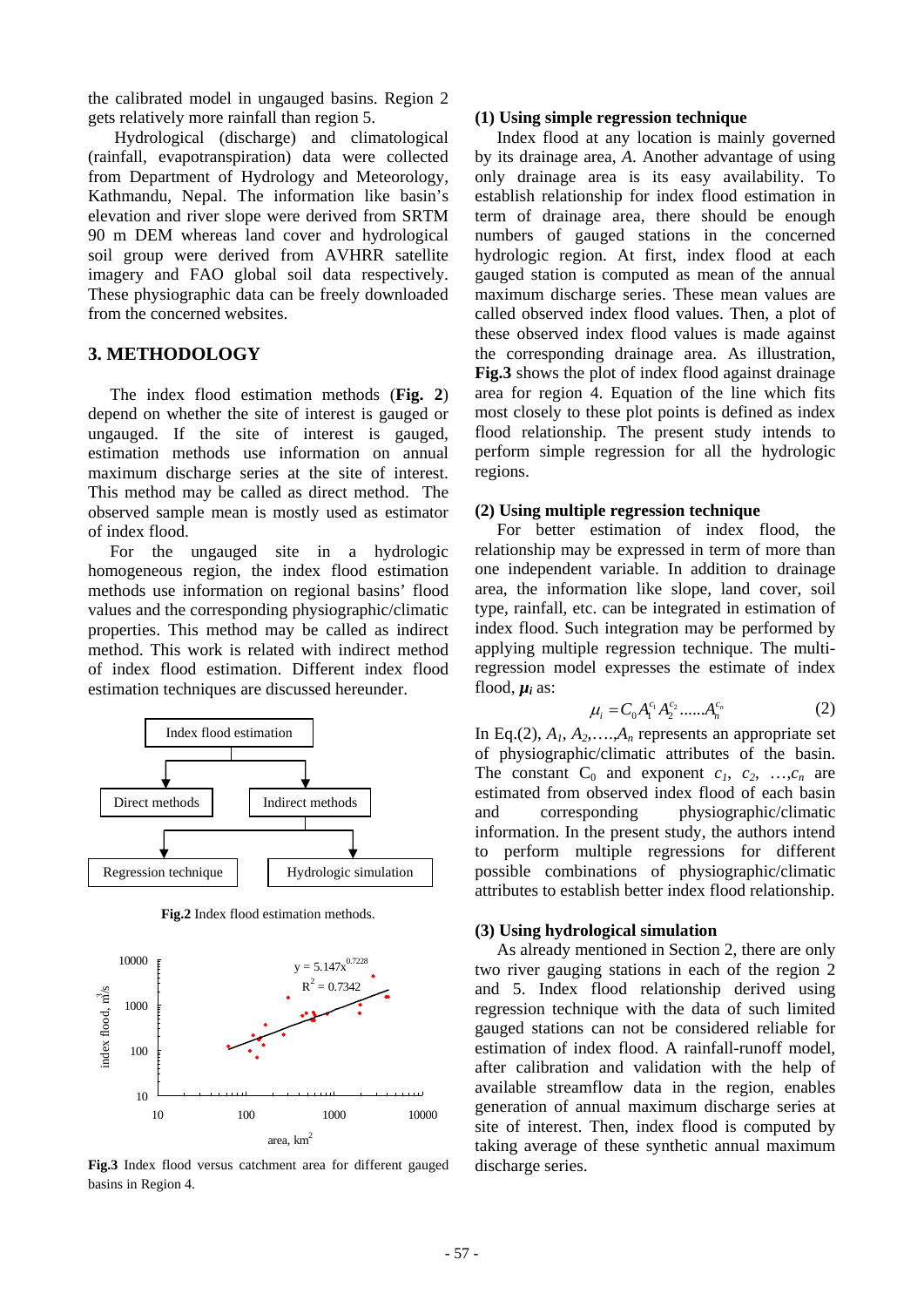

**Fig.4** Structure of SimHyd model.

#### **4. SIMHYD: A RAINFALL-RUNOFF MODEL**

In order to generate the synthetic annual maximum discharge series at different sites in the region 2 and 5, the study uses hydrological simulation with  $SimHyd<sup>11</sup>$ , a lumped conceptual daily rainfall-runoff model. SimHyd simulates daily runoff using daily precipitation and potential evapotranspiration (PET) as input data. SimHyd is one of the commonly used rainfall-runoff models and has been extensively tested using data from various countries. SimHyd is one of the rainfallrunoff models in RRL (Rainfall-Runoff Library), a software product in the Catchment Modelling Toolkit.

The structure of SimHyd and the algorithms describing water movement into and out of the storages are shown in **Fig.4**. In SimHyd, daily rainfall first fills the interception store, which is emptied each day by evaporation. The excess rainfall is then subjected to an infiltration function that determines the infiltration capacity. The excess rainfall that exceeds the infiltration capacity becomes infiltration excess runoff. Moisture that infiltrates is subjected to a soil moisture function which diverts the water to the stream (interflow). groundwater store (recharge) and soil moisture store.

#### **5. CALIBRATION AND VALIDATION**

Calibration of the model was performed using daily stream flow of the Kiran River basin (station index 296) located in region 5 over the period 2000/01/01 to 2005/12/31. The model possesses both manual as well as well-established automatic optimization facilities for parameter calibration. This study used both: manual method for matching annual maximum discharge values and automatic optimization for other periods. The SCE-UA (shuffled complex evolution - university of Arizona) option was selected for carrying automatic optimization. The Nash-Sutcliffe efficiency was selected as objective function while calibrating the model. The derived calibration parameters with Nash coefficient 0.61 is shown in **Table 1**.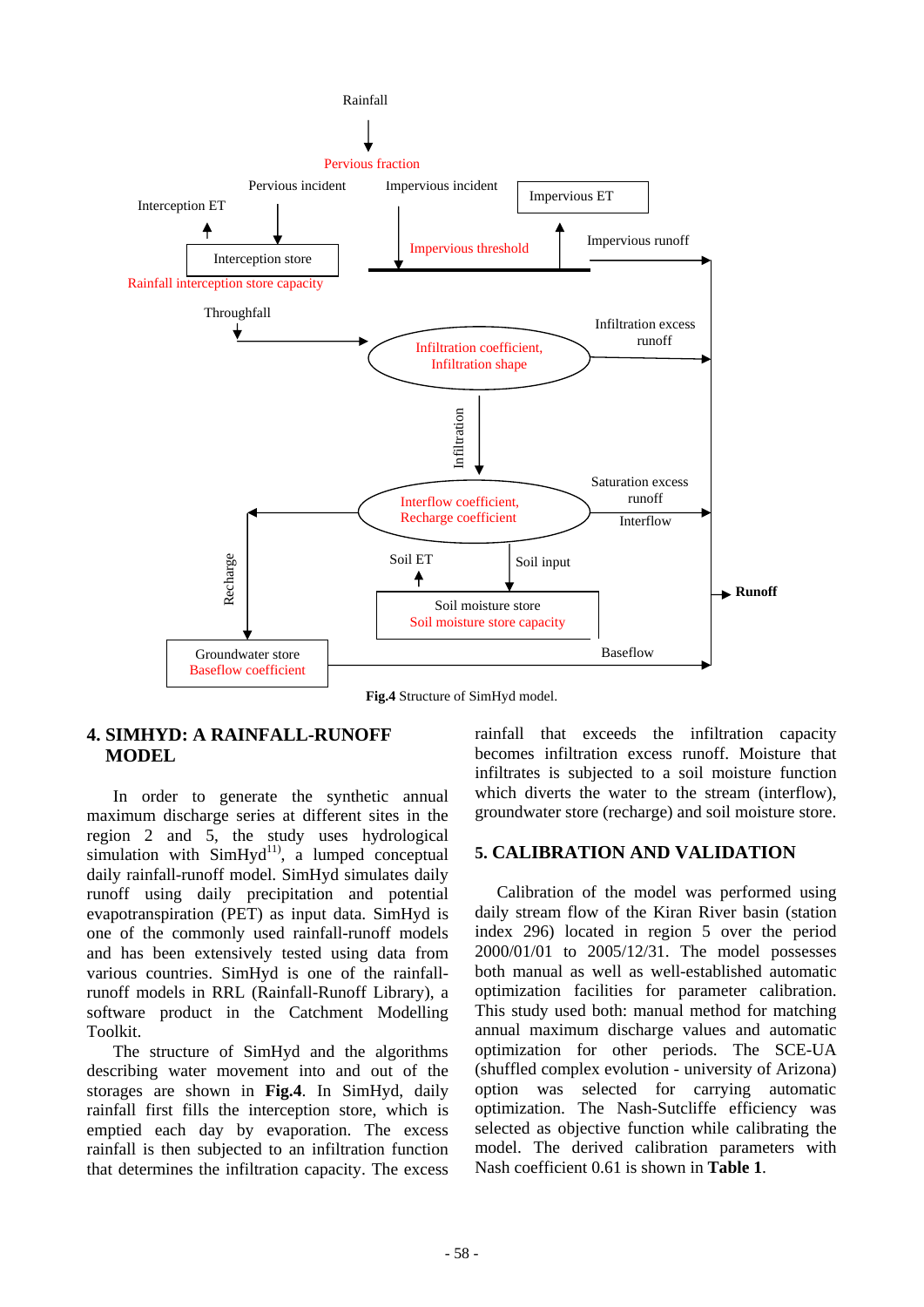|  | <b>Table 1</b> Calibrated model parameter values at the Kiran River. |
|--|----------------------------------------------------------------------|
|--|----------------------------------------------------------------------|

| Parameter                                 | Value  |
|-------------------------------------------|--------|
| Base flow coefficient                     | 0.45   |
| Impervious threshold (mm)                 | 0.51   |
| Infiltration coefficient (mm)             | 252.00 |
| Infiltration shape                        | 2.50   |
| Interflow coefficient                     | 0.14   |
| Pervious fraction                         | 0.40   |
| Rainfall interception store capacity (mm) | 3.50   |
| Recharge coefficient                      | 0.80   |
| Soil moisture store capacity (mm)         | 370.00 |



**Fig.5** Model performance in the Jhanjhari River basin.

The model performance was checked by com paring the observed annual maximum discharge values and simulated values of the Jhanjhari River basin (station index 363) located in the same hydrologic region. The performance correlation between modeled and measured flow is shown in **Fig.5**. The plotted point corresponds to six years of annual maximum discharge values at the Jhanjhari River.

The physiographic characteristics of region 2 and 5 a re very similar. Different regions were made only because of different rainfall pattern. At the time of carrying out the present study, streamflow data could not be made available for the stations in region 2. Therefore, for the time being, the same model parameter derived for region 5 is was used for synthetic annual maximum discharge generation purpose in region 2.

#### **6. RELATIONSHIP ESTABLISHMENT**

With the generation of synthetic annual ma ximum discharge data, there are finally six and five data basins in region 2 and 5 respectively. There are 7, 10 and 24 observed data basins in region 1, 3 and 4 respectively. Establishment of index flood

relationship got started with computation of mean annual maximum discharge values at all the stations. The average value, called as observed index flood, was plotted against the corresponding drainage area (*A*) to carry out simple regression.

For better estimation of index flood, multiple reg ression technique needs to be applied. The additional attributes which were proposed in carrying multiple regressions are: average annual daily maximum rainfall (*P*), soil type, river slope (*S*) and land cover information; since these attributes may strongly govern index flood values. But, the annual daily maximum rainfall in different basins of regions 1, 3 and 4 could not be collected. Therefore, basin elevation (*H*) was considered instead of average annual daily maximum rainfall (*P*) because rainfall is largely governed by elevation in Nepalese context as mentioned in Section 2. Impact of land cover and soil type was considered in term of NRCS runoff curve number.

ArcHydro delineate basins and streams from dig ital elevation models, extract limited set of hydrologic modeling parameters from the DEMs in ArcGIS environment. HEC-geoHMS finds use in preparing additional parameters from the DEMs and other supported data layers, and write parameter files. For computing basin's average elevation (*H*), runoff curve number (*CN*) and river slope (*S*), the software ArcHydro and HEC-GeoHMS were used.

#### **7. RESULTS AND DISCUSSION**

**Table 2** shows the index flood  $(\mu_i \text{ in } m^3/s)$ rel ationships for different hydrologic regions. It was obtained after analyzing the results of simple and multiple regressions. Except for Region 3, no other parameters than the drainage area  $(A \text{ in } km^2)$  was found effective in governing index flood although the study performed multiple regressions for all the possible combinations of drainage area (*A*), river slope (*S*), average annual daily maximum rainfall (*P*), runoff curve number (*CN*) and average basin elevation (*H*) . The index flood relationships were found weakly correlated (smaller  $R^2$ ) when considered the parameters: *CN*, *S* and *P*. This is because of similar values of *CN, S* and *P* throughout a particular hydrologic region as the previous work $^{3)}$ has delineated hydrological homogeneous regions based on similarity in *CN*, *S* and average monsoon rainfall pattern among the river basins,.

To assess predictive power of the derived rel ationship, the estimated index flood values were relationship. compared with observed index flood values. Nash efficiency coefficient (Eq.3) has been used to evaluate predictive power of the derived